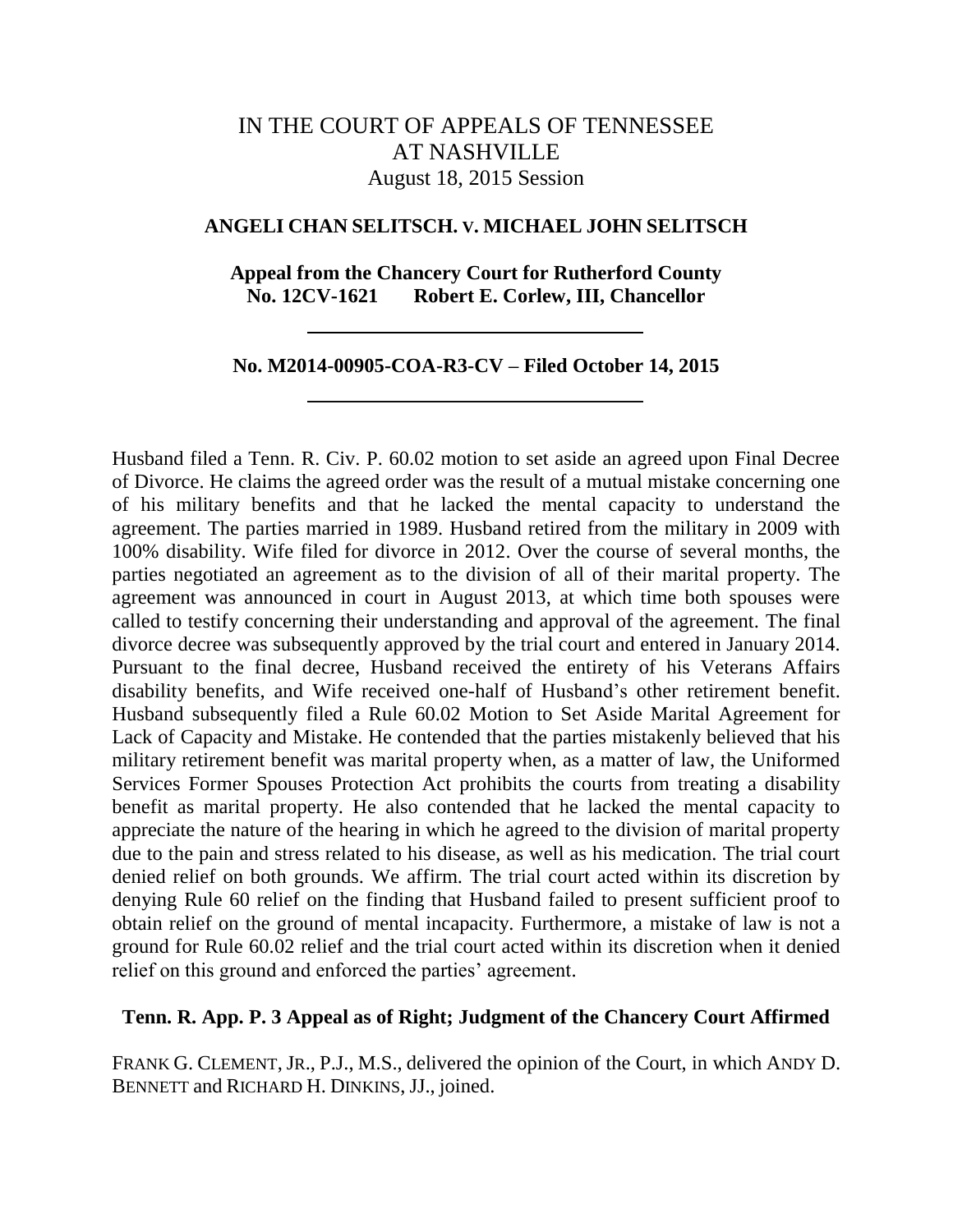Michael John Selitsch, Murfreesboro, Tennessee, Pro Se.

Brad W. Hornsby, Murfreesboro, Tennessee, for the appellee, Angeli Chan Selitsch.

## **OPINION**

Angeli Chan Selitsch ("Wife") and Michael John Selitsch ("Husband") were married in 1989. Throughout the marriage, Husband was active in the military until 2008 when he was placed on the Temporary Disability Retired List for multiple sclerosis. The following year, he was removed from the temporary list and retired at 100% disability pursuant to 10 U.S.C. § 1201.

In 2012, Wife initiated divorce proceedings. Over the course of several months, the parties and their attorneys negotiated an agreement regarding the grounds of their divorce and the division of marital property. At a hearing on August 20, 2013 ("the August hearing"), the parties announced the terms of their agreement to the trial court. Importantly for purposes of this appeal, the parties announced that they had agreed that Husband"s current Veterans Affairs (VA) disability benefits would be awarded solely to him, but that the parties would share equally Husband's other military retirement benefit. The parties also agreed that if Husband took any action to increase his VA disability, which would result in a decrease in his military retirement, Wife would be awarded onehalf of the increased amount.

Husband was represented by stand-in counsel at the August hearing because counsel of record was unavailable. In response to questions from the court, Husband testified that he had fully discussed the matters at issue with his counsel of record and that he had no objection to proceeding with stand-in counsel. Husband acknowledged that the announced agreement would represent the ultimate terms of his divorce, would be reduced to writing, and would be reviewed by his counsel of record before being submitted to the court. Husband and Wife each testified that they understood the terms of the agreement and that the agreement constituted a fair and equitable resolution of their divorce. Due to the absence of Husband"s counsel of record, the agreed upon final decree was not presented to the court at the hearing.

Wife's counsel submitted a proposed final decree to the court on September 4, 2013. Husband filed a timely objection concerning issues that did not pertain to the retirement benefits at issue in this appeal. Thereafter, Husband"s counsel filed a series of motions to revise other provisions; nevertheless, as before, none of Husband"s objections pertained to the retirement benefit. Following three months of hearings, counsel for both parties approved a proposed final decree of divorce that included the same retirement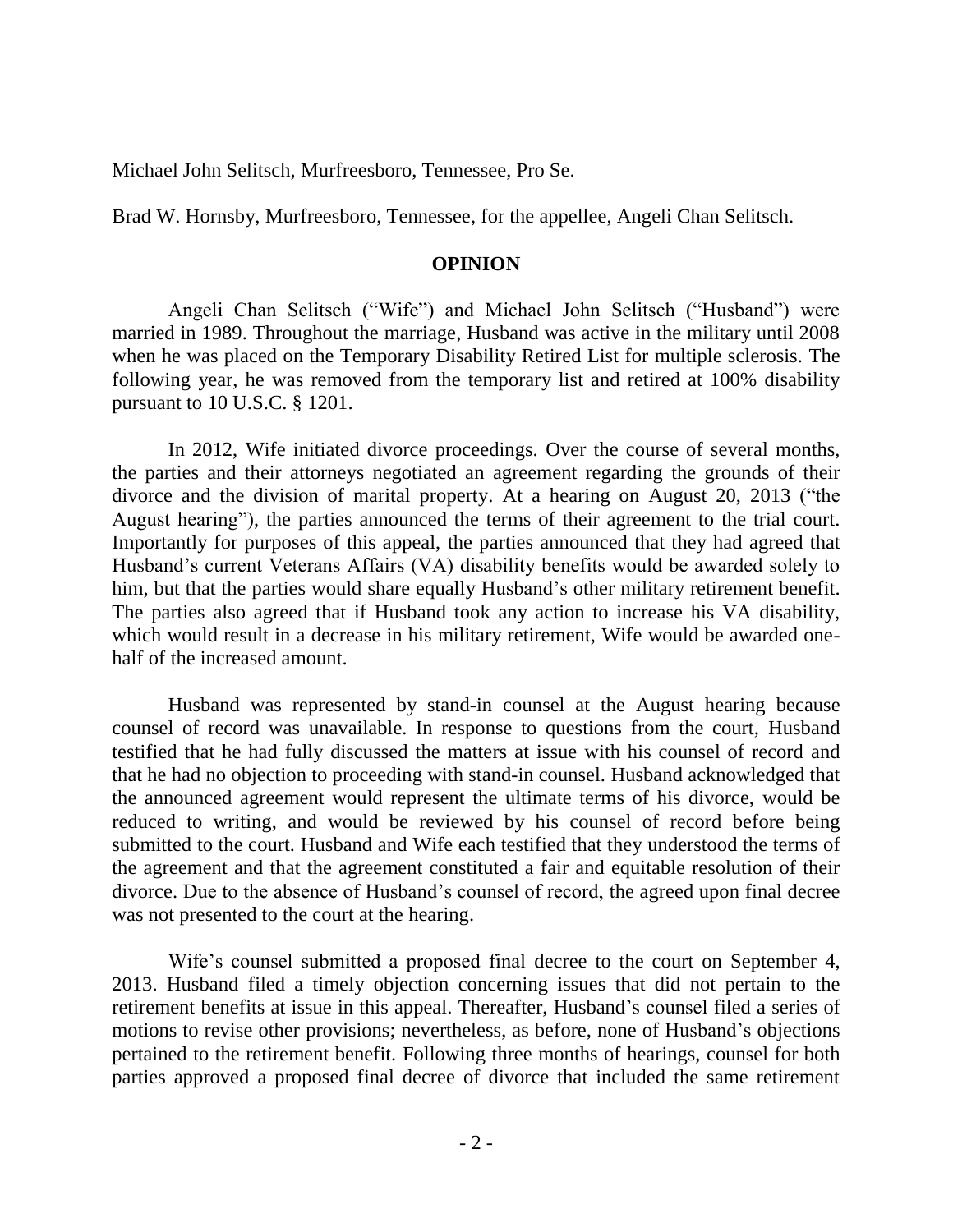provisions as the order that had been presented for approval in September. The final decree of divorce as approved by the trial court was entered on January 13, 2014.

The final decree of divorce states in pertinent part:

1. That on August 20, 2013, the parties appeared before the court and were placed under oath and the following agreements were announced, which are hereby accepted and incorporated into this order.

…

h. Husband is awarded his current VA disability with no claims of wife.

i. Wife is awarded one-half of the remaining military retirement of Husband. There has been compliance with the Former Spouses" Protection Act given that the parties were married on March 5, 1989, to the present, a period well in excess of ten (10) years. In addition, during the marriage, Husband has served in excess of ten (10) years in the military. Likewise, there has been compliance with the Servicemember"s Civil Relief Act given that Husband has retired from the military and voluntarily entered an appearance. . . . In the event that Husband increases his VA disability rating, Wife is awarded one-half of any increase in his VA disability payments. The parties acknowledge that [the Defense Finance and Accounting Service] will not honor a division of a VA disability under such circumstances, but Husband will immediately pay to Wife said amount until such time that he can set up an allotment paying said amount to Wife.

Wife attempted to obtain her one-half interest of the retirement pay from the Defense Finance and Accounting Service (DFAS) pursuant to the Uniformed Services Former Spouse Protection Act, 10 U.S.C. § 1408. However, the agency denied her application stating that, "the entire amount of the member's retired/retainer pay is based on disability, thus there are no funds available for payment under the Uniformed Services Former Spouse Protection Act." Wife then filed a motion under Rule 60 of the Tennessee Rules of Civil Procedure, requesting that Husband set up an allotment allowing one-half of his "retired/retainer pay" to be sent directly to Wife as the final decree specifically authorized.

After the trial court modified the original order to set up an allotment, Husband filed a Motion to Set Aside Marital Agreement for Lack of Capacity and Mistake, contending that he lacked the capacity during the August 20 hearing to be aware of the nature and consequences of the parties' agreement and that he mistakenly believed his military retirement was a marital asset. After a hearing, the trial court denied Husband"s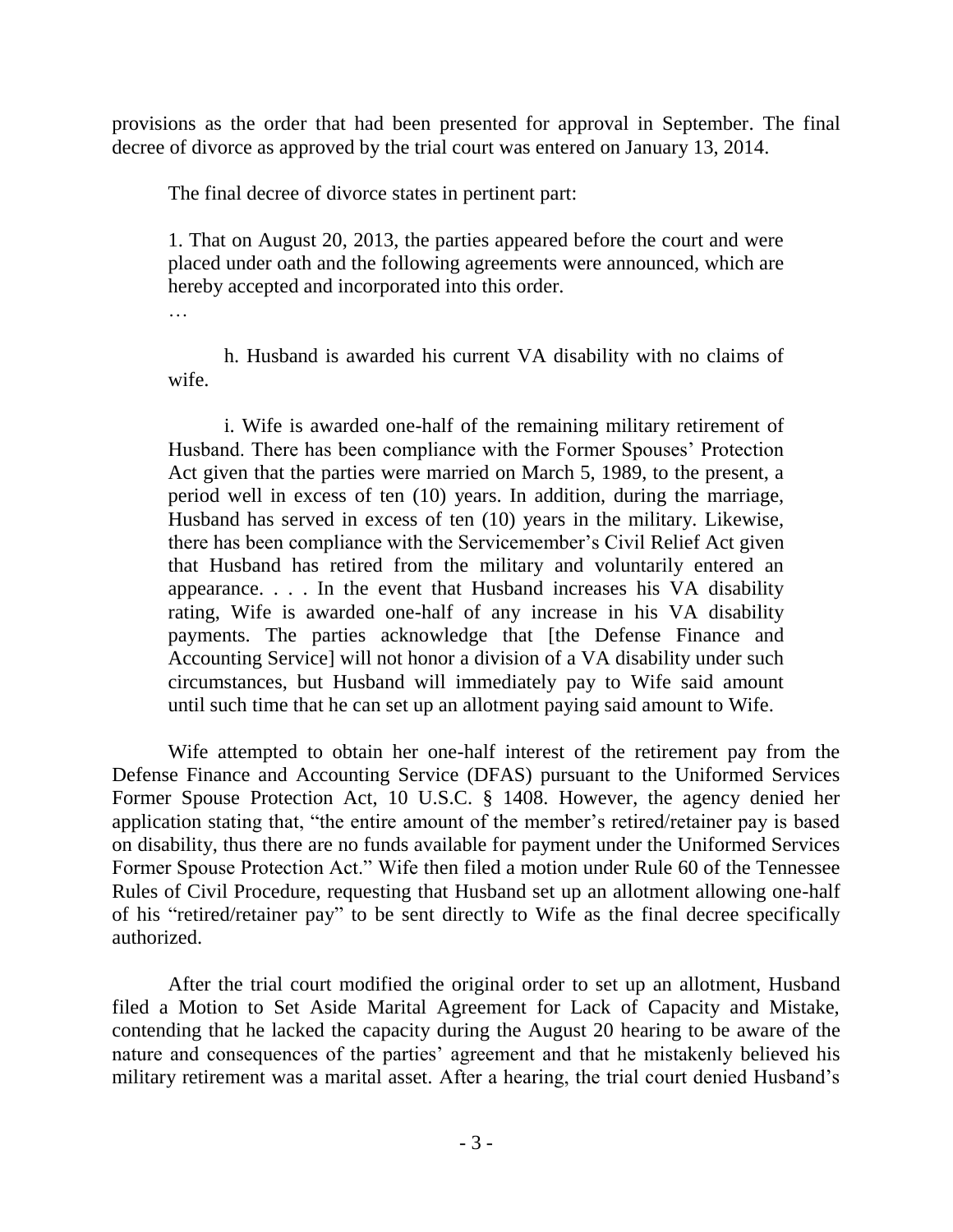motion, finding that Husband was sufficiently competent and that the allotment best served the original intentions of the parties in reaching the agreement.

#### **STANDARD OF REVIEW**

Although not explicitly stated in Husband"s motion, the parties treat this motion as a motion under Rule 60.02 of the Tennessee Rules of Civil Procedure. Accordingly, we analyze it as such.<sup>1</sup> Rule 60.02 provides, in pertinent part, " $[o]$ n motion and upon such terms as are just, the court may relieve a party or his legal representative from a final judgment, order or proceeding for . . . (1) mistake, inadvertence, surprise or excusable neglect . . . or (5) any other reason justifying relief from the operation of the judgment." Tenn. R. Civ. P. 60.02.

We review motions for relief based on Rule 60.02 grounds under an abuse of discretion standard. *Underwood v. Zurich Ins. Co.*, 854 S.W.2d 94, 97 (Tenn. 1993); *Discover Bank v. Morgan*, 363 S.W.3d 479, 487 (Tenn. 2012). "Abuse of discretion is found "only when the trial court applied incorrect legal standards, reached an illogical conclusion, based its decision on a clearly erroneous assessment of the evidence, or employed reasoning that causes an injustice to the complaining party."" *Morgan*, 364 S.W.3d at 487 (quoting *State v. Banks*, 271 S.W.3d 90, 116 (Tenn. 2008)). Thus, the appellate court should "review a [trial] court's discretionary decision to determine (1) whether the factual basis for the decision is properly supported by evidence in the record, (2) whether the [trial] court properly identified and applied the most appropriate legal principles applicable to the decision, and  $(3)$  whether the [trial] court's decision was within the range of acceptable alternative dispositions." *Lee Medical, Inc. v. Beecher*, 312 S.W.3d 515, 524-25 (Tenn. 2010) (internal citations omitted).

#### **ANALYSIS**

Husband contends that the trial court erred in denying his Motion to Set Aside Marital Agreement for Lack of Capacity and Mistake for two reasons. First, Husband argues that the trial court abused its discretion by denying his motion because he lacked the capacity to fully appreciate and understand the content and ramifications of the August 20 hearing. He also argues that the court abused its discretion because, at the time that he entered into the property settlement agreement, he mistakenly believed his military retirement benefits were divisible marital property under federal law.

<sup>&</sup>lt;sup>1</sup> Further, because this motion was filed more than thirty days after entry of the final divorce decree, it precludes the possibility of this motion being filed under Rule 59 of the Tennessee Rules of Civil Procedure. *See* Tenn. R. Civ. P. 59.02.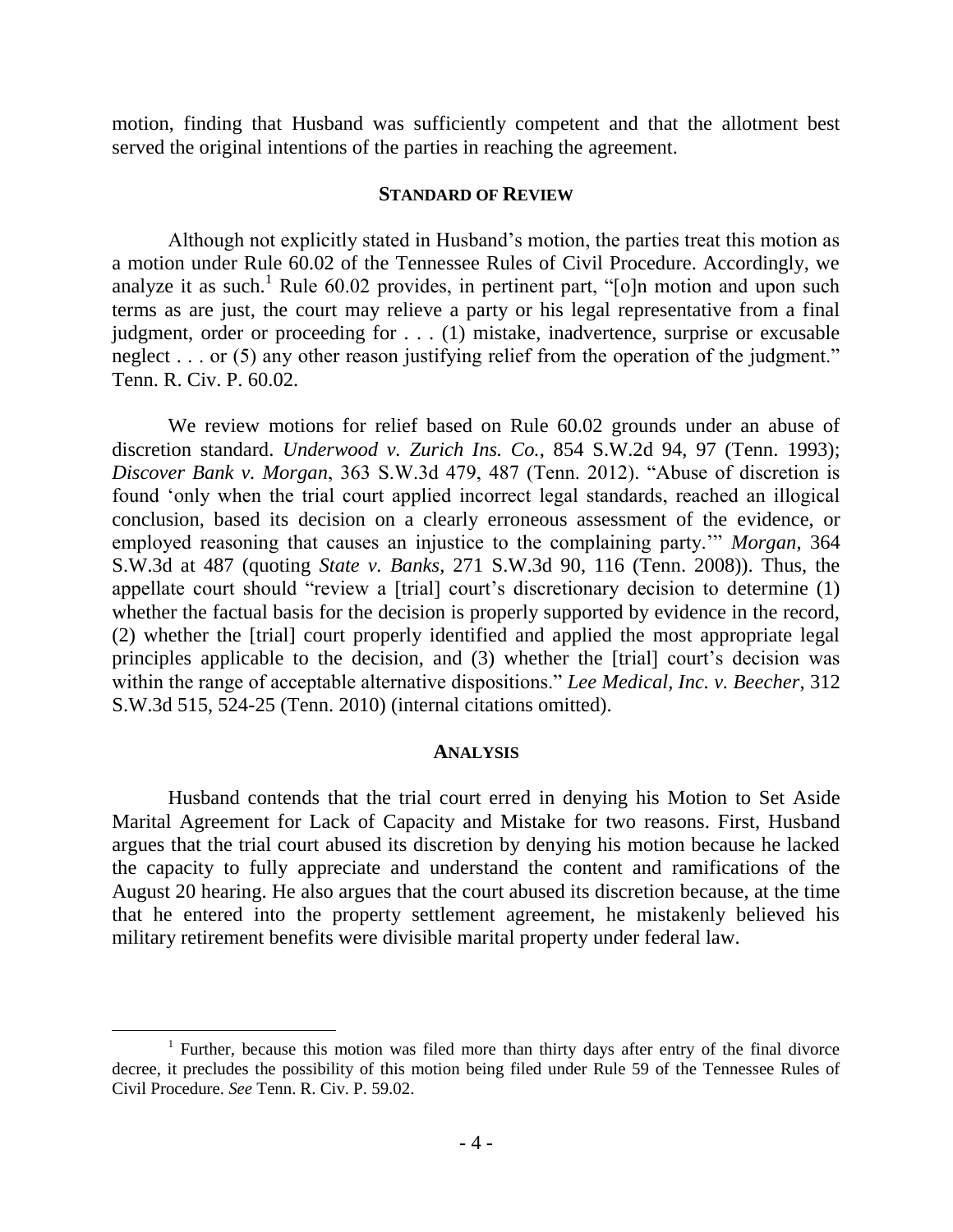### I. LACK OF CAPACITY

Husband argues that the trial court abused its discretion by denying his motion to set aside the final divorce decree because Husband lacked capacity at the August hearing.

In support of his motion, Husband presented testimony from his physician relating to Husband"s medical diagnosis, treatment, and medication regiment. Husband"s physician testified that individuals with multiple sclerosis experience "flare ups," or periods of exacerbated symptoms, as well as periods of remission. The physician also testified that Husband was prescribed a variety of pain medications that may cause decreased cognition and comprehension. He stated that these medications, in combination with the stress and exhaustion from coping with the disease, can lead to a decreased capacity during a "flare up" period. On cross examination, however, the physician acknowledged that he did not have personal knowledge of the medication taken by Husband at the time in question and could not state whether Husband was experiencing a "flare up" during the August hearing.

The trial court also heard testimony from Husband regarding his mental state on the date at issue. Husband testified that during a "flare up" he would take additional medication in order to cope with the pain, and that he took an increased dosage prior to appearing in court for the August hearing. However, Husband testified that he was not certain whether he was experiencing a "flare up" the day of the August hearing, and Husband further testified that he was capable of driving himself to court that day.

Wife testified that, based on her 26 years of marriage to Husband, Husband"s physical movements and speech appeared normal at the August hearing and all subsequent court appearances.

After considering this evidence, the court acknowledged that Husband has legitimate medical and mental issues. Nevertheless, based on the testimony presented and its own observations, the trial court stated that it "came away from [the August] hearing with the contemplation that both parties had understood the questions the Court asked, and both parties had answered." Ultimately, the court concluded that Husband had not provided sufficient evidence to set aside the agreement for lack of capacity.

Relief under Rule 60.02 is considered an exceptional remedy that is designed to strike a proper balance between the competing principles of finality and justice. *Furlough v. Spherion Atlantic Workforce, LLC*, 397 S.W.3d 114, 127 (Tenn. 2013). The burden is on the party seeking this extraordinary relief to establish facts explaining why such relief is justified. *Wine v. Wine*, 245 S.W.3d 389, 397 (Tenn. Ct. App. 2007).

A party seeking relief under Rule 60.02 must substantiate the request with clear and convincing evidence." *McCracken v. Brentwood United*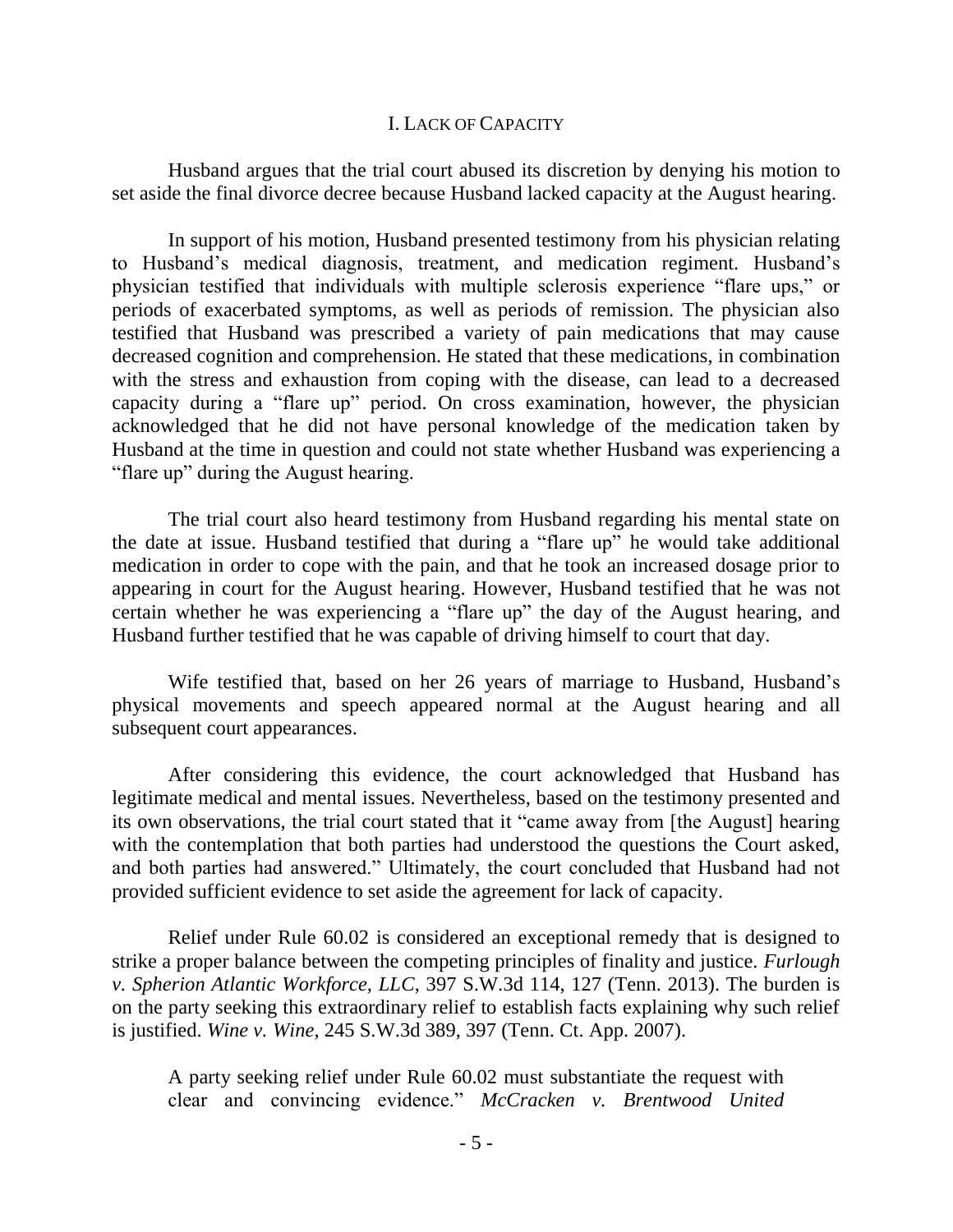*Methodist Church*, 958 S.W.2d 782, 795 (Tenn. Ct. App. 1997). "Clear and convincing evidence means evidence in which there is no serious or substantial doubt about the correctness of the conclusions drawn from the evidence." *Hodges v. S.C. Toof & Co.*, 883 S.W.2d 896, 901 n.3 (Tenn. 1992). "In other words, the evidence must be such that the truth of the facts asserted [is] "highly probable."" *Goff v. Elmo Greer & Sons Constr. Co*., 297 S.W.3d 175, 187 (Tenn. 2009) (quoting *Teter v. Republic Parking Sys., Inc.*, 181 S.W.3d 330, 341 (Tenn. 2005)). In general, "the bar for attaining relief is set very high and the burden borne by the movant is heavy." *Johnson v. Johnson*, 37 S.W.3d 892, 895 n. 2 (Tenn. 2001).

#### *Furlough*, 397 S.W.3d at 128.

Here, although Husband presented evidence to show that he suffers from diminished cognition and comprehension on occasion, he failed to clearly and convincingly establish that he was unable to understand the nature and ramifications of the August hearing. Neither he nor his physician could testify with reasonable certainty regarding Husband"s mental condition on August 20, the exact medications he took, or whether Husband was experiencing a "flare up" at that time.

Further, although Husband argues that his confusion was aggravated because the agreement announced in court "was not the result of any prior negotiation or agreement involving the appellant," this contention is not supported by the record. Instead, the record reflects that the announced agreement was the culmination of communications spanning several months. Importantly, Husband does not contend that he lacked capacity to understand the agreement at any time other than during the August hearing. Moreover, Husband was represented by counsel throughout the trial court proceedings. His counsel of record assisted in drafting the agreed order that was announced to the court, and, thereafter, his counsel of record, not his stand-in counsel, approved the final decree of divorce that was entered on January 13, 2014.

For the foregoing reasons, we conclude that the trial court did not abuse its discretion by denying relief under Rule 60.02 on the grounds of lack of capacity.

#### II. THE DIVISIBILITY OF HUSBAND"S MILITARY FUNDS

Husband next argues that the trial court abused its discretion in declining to grant Rule 60.02 relief on the grounds of mutual mistake. He contends that the trial court erred in applying the Tennessee Supreme Court case of *Johnson v. Johnson*, 37 S.W.3d 892 (Tenn. 2001), to enforce what it believed was the intent and agreement between the parties. He also argues that, at the time the parties entered into the agreement, they mistakenly believed that Husband"s military retirement benefits were divisible marital property under federal law.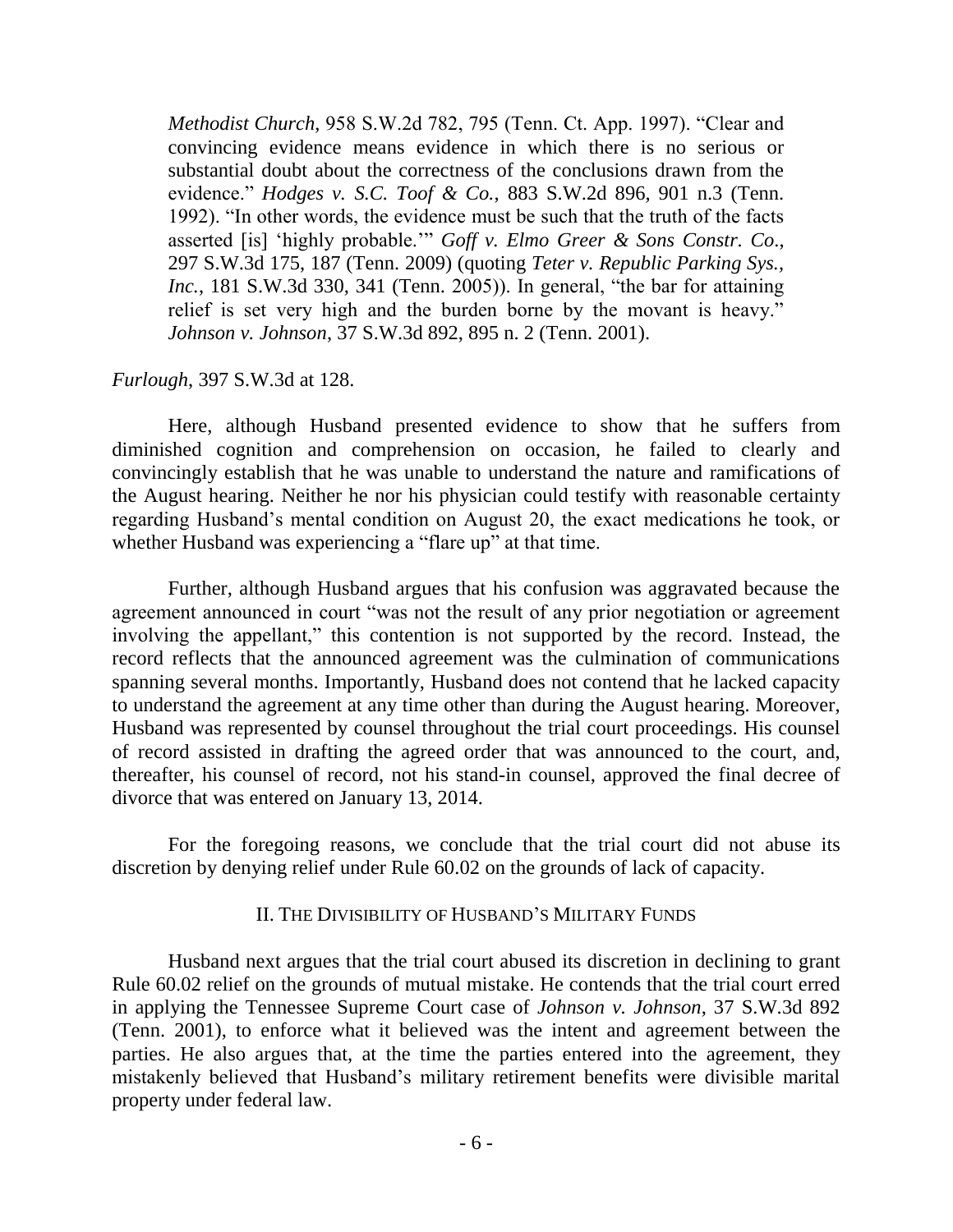# A. Disability Benefits and Military Retirement Funds

Before considering the merits of Husband"s argument, it is helpful to understand the legal landscape regarding marital claims to disability benefits and military retirement funds.

Under federal law, the Secretaries of the Military Departments have the authority to retire a member of the Armed Forces "if the member suffers from a physical disability, which renders the member unfit to perform the duties of their office, grade, rank, or rating." *In re Marriage of Martin*, No. 106,912, 2013 WL 1149674, at \* 4 (Kan. Ct. App. March 15, 2013).

A service member may receive a permanent disability retirement – commonly referred to as Chapter 61 retirement – if the Secretary makes the following determinations: (1) Based upon accepted medical principles, the disability is of a permanent and stable nature; (2) The disability is not the result of intentional misconduct or willful neglect by the member; and (3) The member has either a Department of Defense disability rating of 30% or greater or at least 20 years of service.

# *Id.* (citing 10 U.S.C. § 1201).

 $\overline{a}$ 

In addition to Chapter 61 benefits, disabled military members may also be eligible to receive VA disability benefits. *Id.* (citing 38 U.S.C. § 1101 *et seq.*). To avoid double payment, in order to receive VA disability pay, "a former service member must waive a corresponding portion of his or her retirement pay." *Hillyer v. Hillyer*, 59 S.W.3d 118, 119 (Tenn. Ct. App. 2001) (citing 38 U.S.C. § 5305). 2

In *McCarty v. McCarty*, the United States Supreme Court held that federal law governing military retirement pay impliedly pre-empted state divorce property division laws. *McCarty v. McCarty*, 453 U.S. 210, 236 (1981). In response, Congress passed the Uniformed Services Former Spouses Protection Act ("USFSPA"), 10 U.S.C. § 1408.

 $2^{2}$  38 U.S.C. § 5305 provides as follows:

<sup>[</sup>A]ny person who is receiving pay pursuant to any provision of law providing retired or retirement pay to persons in the Armed Forces . . . and who would be eligible to receive pension or compensation under the laws administered by the Secretary if such person were not receiving such retired or retirement pay, shall be entitled to receive such pension or compensation upon the filing by such person with the department by which such retired or retirement pay is paid of a waiver of so much of such person"s retired or retirement pay as is equal in amount to such pension or compensation.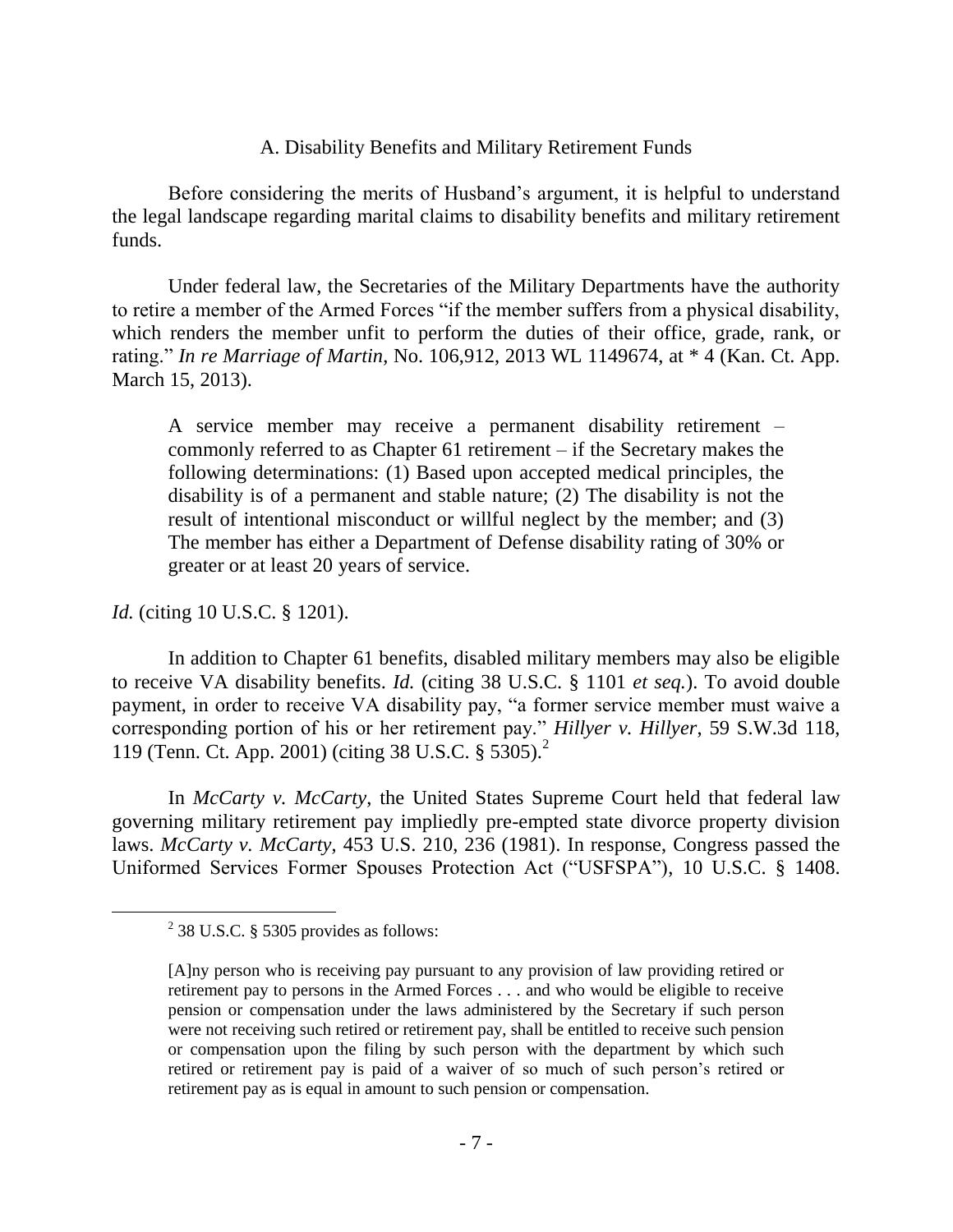*Johnson*, 37 S.W.3d at 895*.* The USFSPA "permitted state courts to treat a military retiree's 'disposable retired pay' as community property and to divide it among [the parties to a divorce]." *Id.* (quoting 10 U.S.C. § 1408(c)(1)). Further, the USFSPA created a payment system under which, akin to garnishment, the retiree's ex-spouse can receive payment of his or her ordered allocation of the "disposable retired pay" directly from the military. *Id.* (citing 10 U.S.C. § 1408(c)(1) & (d)); *see also Gonzalez v. Gonzalez*, No. M2008-01743-COA-R3-CV, 2011 WL 221888, at \*3 (Tenn. Ct. App. Jan. 24, 2011) *perm. app. denied* (Tenn. May 26, 2011).

There are, however, several limitations to the USFSPA"s provisions. Importantly for purposes of this appeal, under the USFSPA, state courts may consider only "disposable retired or retainer pay" as divisible community property in divorce proceedings.<sup>3</sup> *Mansell v. Mansell*, 490 U.S. 581, 594, (1989); 10 U.S.C. § 1408(c)(1). Under the statute, "disposable retired pay" is defined as follows:

The term "disposable retired pay" means the total monthly retired pay to which a member is entitled less amounts which –

(A) are owed by that member to the United States for previous overpayments of retired pay and for recoupments required by law resulting from entitlement to retired pay;

(B) are deducted from the retired pay of such member as a result of forfeitures of retired pay ordered by a court-martial or as a result of a waiver of retired pay required by law in order to receive compensation under title 5 or title 38;

(C) *in the case of a member entitled to retired pay under chapter 61 of this title, are equal to the amount of retired pay of the member under that chapter computed using the percentage of the member's disability on the date when the member was retired* (or the date on which the member's name was placed on the temporary disability retired list); or

<sup>&</sup>lt;sup>3</sup> Additionally, under the USFSPA, "only a former spouse who was married to a military member "for a period of 10 years or more during which the member performed at least 10 years of service creditable in determining the member"s eligibility for retired or retainer pay" is eligible to receive direct community property payments." *Mansell*, 490 U.S. at 585 (quoting 10 U.S.C. § 1408(d)(2)). Also, "the Federal Government will not make community property payments that exceed 50 percent of disposable retired or retainer pay." *Id.* at 585 (citing 10 U.S.C. § 1408(e)(1)). However, the USFSPA "does not prohibit a Tennessee court from awarding more than 50% of a [military member"s] retirement to [his or her] former spouse when making an equitable distribution of marital property in the course of a divorce proceeding." *Gonzalez*, 2011 WL 221888, at \*5.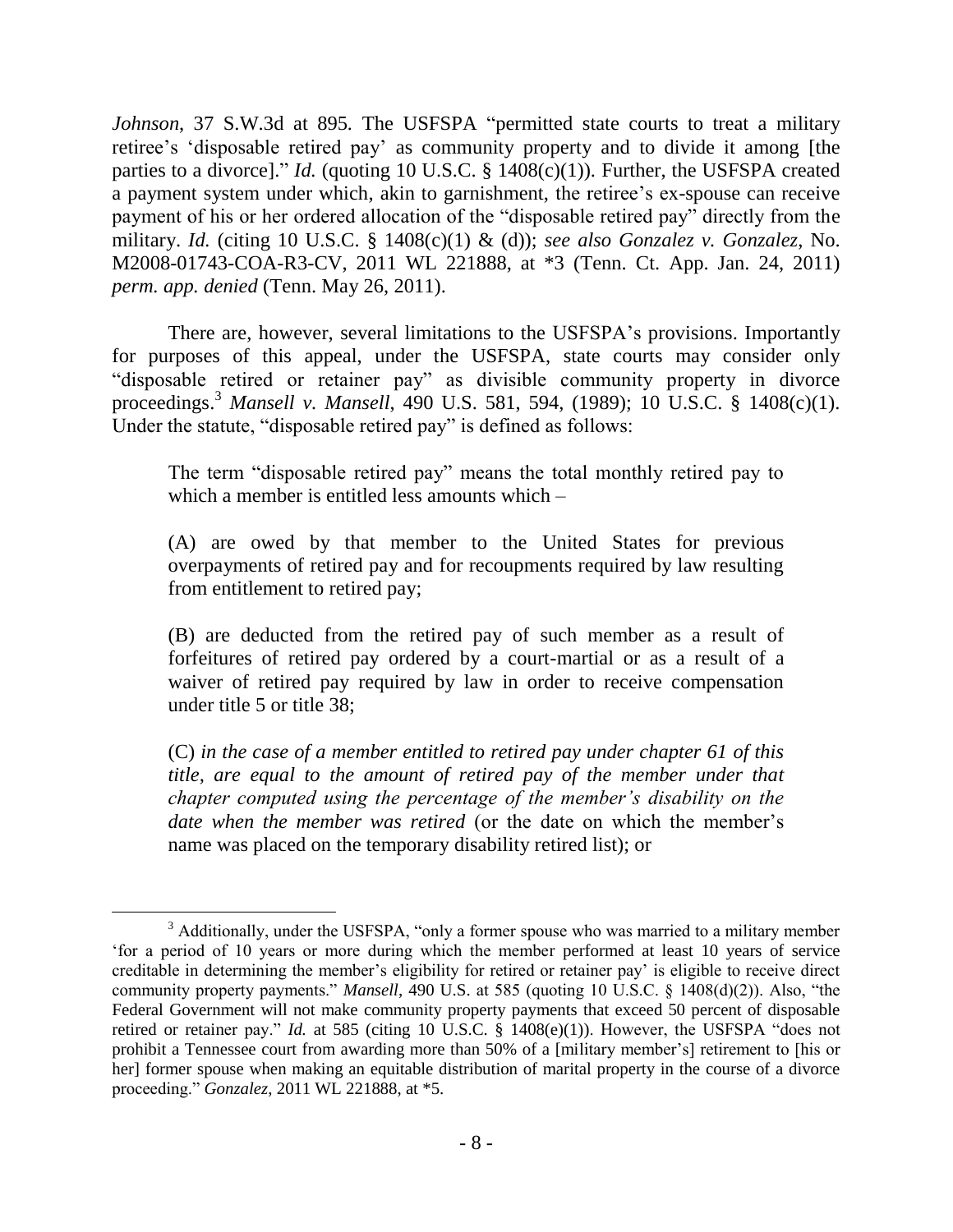(D) are deducted because of an election under chapter 73 of this title to provide an annuity to a spouse or former spouse to whom payment of a portion of such member"s retired pay is being made pursuant to a court order under this section.

## 10 U.S.C. § 1408(a)(4) (emphasis added).

In *Mansell v. Mansell*, the United States Supreme Court considered the definition of "disposable retired pay." *Mansell*, 490 U.S. at 594. In that case, a husband and wife signed a property settlement agreement that divided the portion of the husband"s military retirement pay that he had waived in order to receive veterans" disability pay. *Id.* at 586. The agreement was incorporated into a divorce decree. Several years later, the husband filed a motion to modify the decree, arguing that the waived retirement benefits could not be divided as a matter of federal law. The California courts denied relief, suggesting that federal law permitted state courts to treat disability benefits as community property. *Id.* at 586-87; *see also* 2 Equit. Distrib. of Property, 3d § 6:6.

On review, the Supreme Court recognized that certain disability payments received in lieu of retirement pay are not included in a military member"s disposable retired or retainer pay. *Mansell*, 490 U.S. at 594. Accordingly, the Court held that section  $1408(a)(4)(B)$  of the USFSPA such funds from being treated as community property subject to division upon divorce. *Id*. at 594-95.

However, following *Mansell*, "it remained unsettled whether a *post-divorce* waiver of retirement pay in exchange for a corresponding amount of disability pay could reduce a former spouse's previous award, as marital property, of a portion of the military retirement pay." *Hillyer*, 59 S.W.3d at 119 (emphasis added). In *Johnson v. Johnson*, the Tennessee Supreme Court considered this issue. *Id.* In that case, the parties entered into a marital dissolution agreement ("MDA") that awarded the wife "one-half of all military retirement benefits due" the husband. *Johnson*, 37 S.W.3d at 894. The husband subsequently elected to receive a portion of his retirement pay in the form of disability benefits, resulting in a reduction of his retirement pay by a corresponding amount to avoid double payment. *Hillyer*, 59 S.W.3d at 119 (citing *Johnson*, 37 S.W.3d at 894). The reduction of the husband"s retirement pay consequently resulted in a reduction of the wife's awarded amount of the husband's military benefits pursuant to the MDA. The trial court denied the wife"s petition to modify the final decree which asked the court to order the husband to pay alimony in the same amount as her payments had been reduced or to modify the judgment pursuant to Tenn. R. Civ. P. 60.02(5). *Id.* The Tennessee Supreme Court reversed, interpreting the provision of the MDA awarding wife one-half of "all military retirement benefits" as including "all amounts [the husband] would ordinarily receive as a result of his retirement from the military." *Johnson*, 37 S.W.3d at 897. The Court held: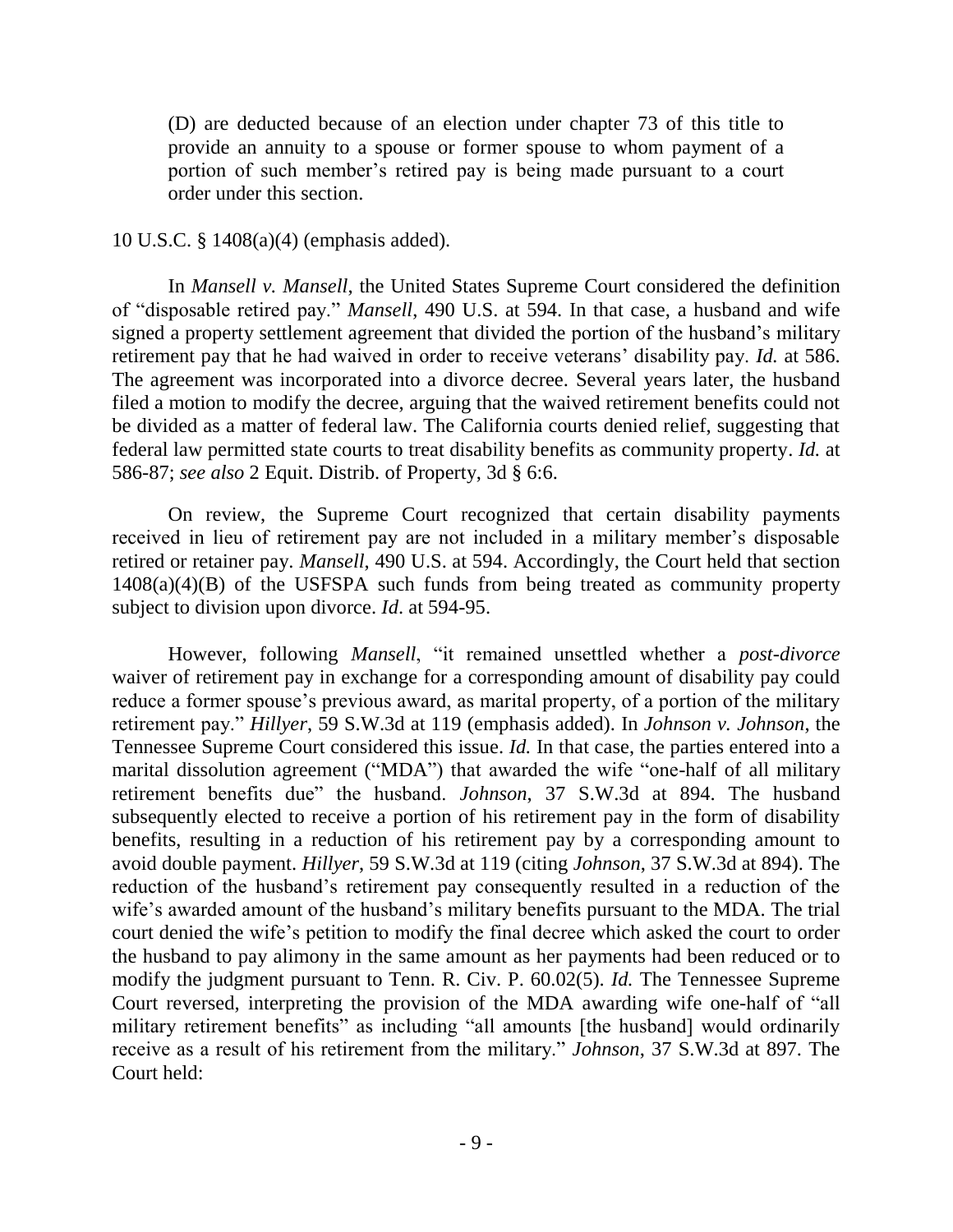[W]hen an MDA divides military retirement benefits, the non-military spouse has a vested interest in his or her portion of those benefits as of the date of the court"s decree. That vested interest cannot thereafter be unilaterally diminished by an act of the military spouse. Such an act constitutes an impermissible modification of a division of marital property and a violation of the court decree incorporating the MDA.

In so holding, we are undeterred by the United States Supreme Court's ruling in *Mansell v. Mansell*, 490 U.S. 581, 109 S.Ct. 2023, 104 L.Ed.2d 675 (1989). *Mansell* held that the USFSPA "does not grant state courts the power to treat as property divisible upon divorce military retirement pay that has been waived to receive veterans" disability benefits." The trial court"s decree did not divide Mr. Johnson"s disability benefits in violation of *Mansell*.

*Id.* at 897-98.

 $\overline{a}$ 

# B. The Parties" Agreement to Divide Disability Benefits

Husband argues that the trial court erred by relying on *Johnson* to enforce the original intention of the parties because, in so doing, it acted contrary to federal law by dividing non-disposable military disability benefits.

Although this case does not involve the same type of non-disposable retired pay at issue in *Mansell* and *Johnson*, given that Husband receives 100% of his VA benefits, the division of property in this case implicates another type of non-disposable pay. The USFSPA precludes the percentage of retirement pay received under United States Code Title 10, Chapter 61, that is based on disability from being considered "disposable retired pay." 10 U.S.C. § 1408(a)(4)(C). Here, Husband"s retirement pay falls within Title 10, Chapter 61.<sup>4</sup> Thus, under the USFSPA, Husband's disposable retired pay does not include any portion of his retirement that is based on disability. Accordingly, because Husband has retired at 100% disability, he does not have any disposable retired pay that is subject to division as marital property by a court.

However, Husband"s argument fails to acknowledge that the trial court did not make the initial division of Husband's military benefits. Rather, it is abundantly clear from the record that the parties agreed to share equally Husband"s military retirement and that Husband would receive 100% of his VA disability benefit.

<sup>&</sup>lt;sup>4</sup> Specifically, the record reflects that Husband's retirement pay is based on 10 U.S.C. § 1201.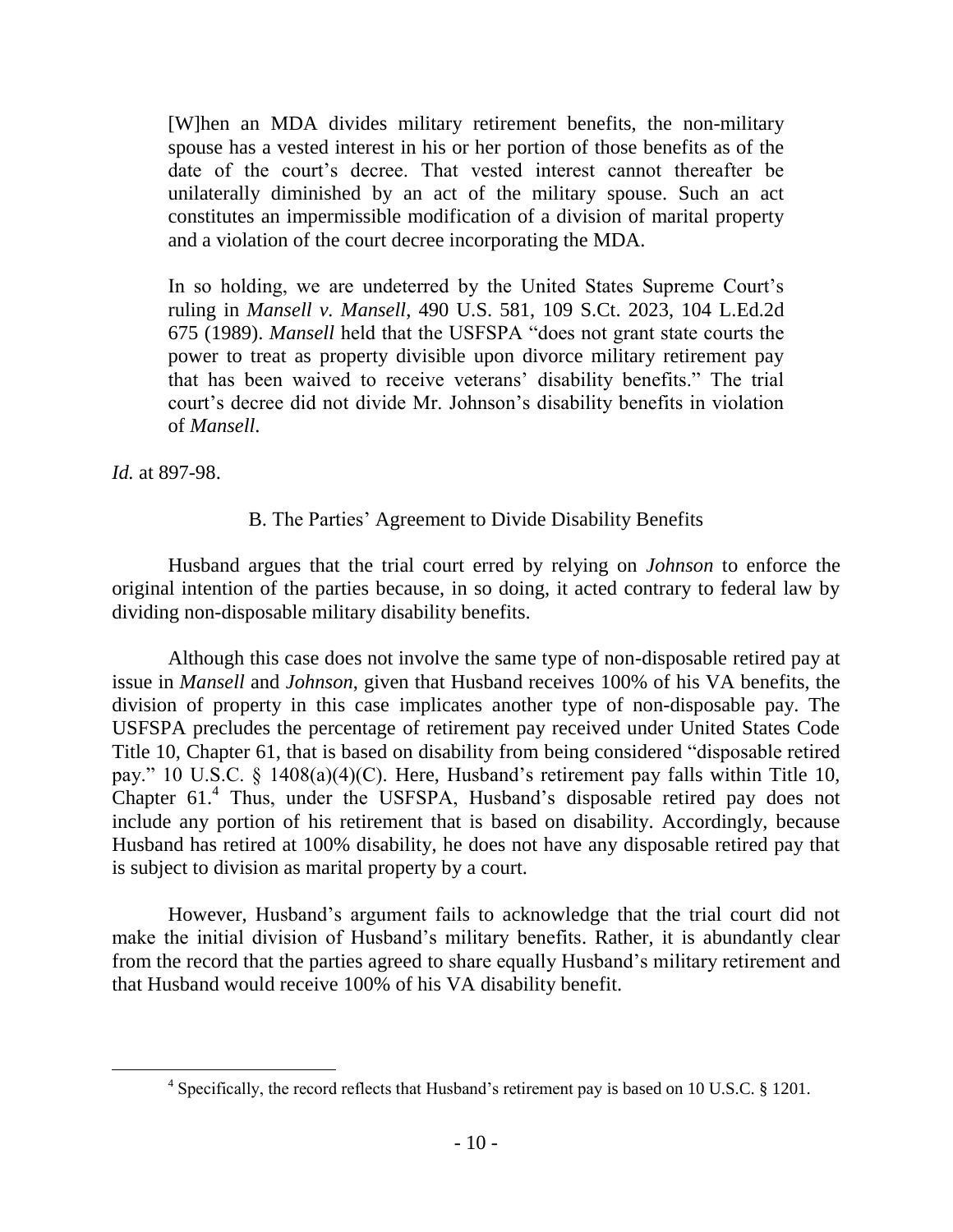A careful review of *Mansell* reveals that the United States Supreme Court did not preclude spouses from contractually agreeing to divide non-disposable retired pay. In *Mansell*, the husband's original petition with the trial court asserted grounds for relief including: (1) that the USFSPA prevented state courts from treating his disability benefits as community property; and (2) federal law prevented courts from giving effect to parties" contractual assignment of military benefits. *See Mansell*, 490 U.S. at 586; *see also* 2 Equit. Distrib. of Property, 3d § 6:6. The wife responded that, even if the husband's contentions were true, res judicata prevented a collateral attack on the final divorce decree. *Mansell*, 490 U.S. at 586 n. 5.

The California courts denied the husband"s petition for relief, holding that federal law permitted state courts to treat disability benefits as community property. *Mansell*, 490 U.S. at 586. As discussed above, the Supreme Court of the United States reversed, holding that the USFSPA prevents a court from considering non-disposable retired pay as community property during a divorce. *Id.* at 596-95. Importantly, though, the Supreme Court did not consider the merits of the husband"s contract argument or the wife"s res judicata argument, and decided the case solely on USFSPA grounds. *See id.* at 686-87 nn. 5-6; 2 Equit. Distrib. of Property, 3d  $\S 6:6$ .<sup>5</sup> Thus, *Mansell* cannot be read to preclude enforcement of a parties" contractual agreement to divide military funds that fall outside of the USFSPA"s definition of "disposable retired pay."

This conclusion has been recognized by other state courts as well. *See Poullard v. Poullard*, 708 So. 2d 498, 500 (La. Ct. App. 2001) ("[n]othing in either the state or federal law prevents a person from agreeing to give a part of his disability benefit to another"); *Krapf v. Krapf*, 786 N.E.2d 318, 326 (Mass. 2003) ("Nothing in 10 U.S.C. § 1408 or in the *Mansell* case precludes a veteran from voluntarily entering into a contract whereby he agrees to pay a former spouse a sum of money that may come from the VA disability benefits he receives."); *Shelton v. Shelton*, 78 P.3d 507, 510-11 (Nev. 2003) (holding that federal law does not prevent a husband from using his disability payments to satisfy a contractual obligation to his wife); *Hoskins v. Skojec*, 265 A.D.2d 706, 707 (N.Y App. Div. 1999) ("[P]arties are free to contractually determine the division of [military disability] benefits and a court may order a party to pay such moneys to give effect to such an agreement."); *White v. White*, 586 S.E.2d 283, 285 n.1 (N.C. Ct. App. 2002) (noting that *Mansell* does not prohibit military spouses from contracting away their disability benefits), *aff'd*, S.E.2d 248 (N.C. 2003); *Evans v. Evans*, No. 02CA2869, 2003 WL 22053929, at \*3 (Ohio Ct. App. Aug. 22, 2003) (recognizing that Ohio courts permit parties to a divorce to agree to divide military disability pensions); *Price v. Price*, 480 S.E.2d 92, 94 (S.C. Ct. App. 1996) ("While we recognized that *Mansell* does not permit a

<sup>&</sup>lt;sup>5</sup> In fact, on remand the trial court again denied the husband's relief and continued to enforce the divorce decree on the grounds of res judicata*. In re Marriage of Mansell*, 217 Cal. App. 3d 219, 234-35 (Cal. Ct. App. 1989). The veteran filed another petition for certiorari with the Supreme Court, but this petition was denied. *Mansell v. Mansell*, 498 U.S. 806 (1990).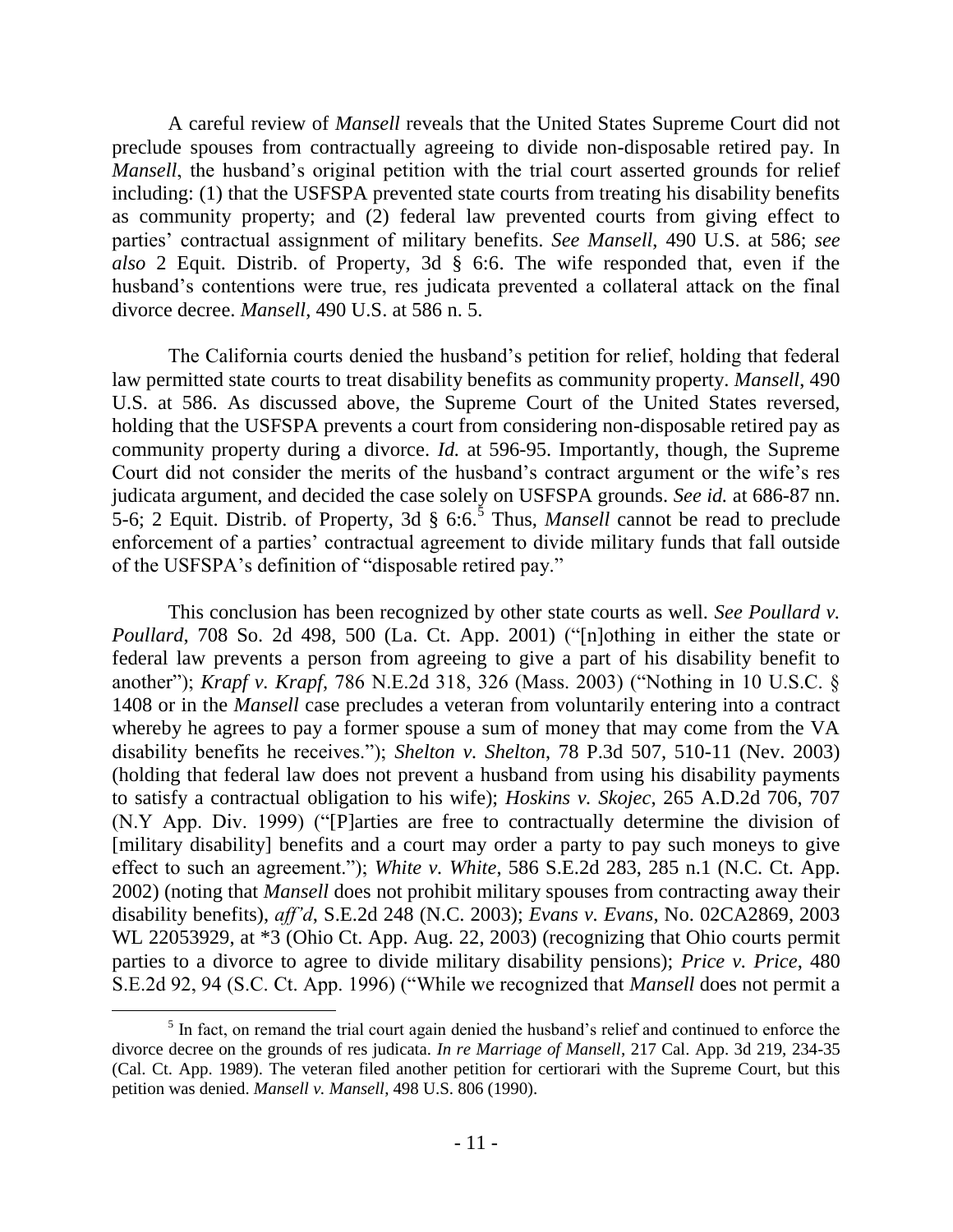state court to treat military disability benefits as property subject to equitable distribution, we do not believe the decision can be used by Husband to undermine the Agreement approved by the court."); *Maxwell v. Maxwell*, 796 P.2d 403, 406-07 (Utah Ct. App 1990) (concluding that a stipulation dividing husband"s gross retirement pay, without making the various deductions required by the USFSPA, could be enforced without violating *Mansell*); *Callahan v. Callahan*, 958 A.2d 673, 677 (Vt. 2008) (holding that, although the USFSPA limits an ex-spouse"s interest in military retirement pay to "disposable retired pay," parties may contract otherwise and are not "required to use the precise, federally defined term of art . . . to effectuate a legally binding agreement[.]"); *McLellan v. McLellan*, 533 S.E.2d 635, 638 (Va. Ct. App. 2000) ("[F]ederal law does not prevent a husband and wife from entering into an agreement to provide a set level of payments, the amount of which is determined by considering disability benefits as well as retirement benefits.").

Therefore, we conclude that the agreement of the spouses to share Husband"s retirement benefit does not violate federal law. Moreover, the fact the agreement is set forth in a court order does not violate federal law. Accordingly, Husband's argument that the property settlement as set forth in the final decree violates federal law is unpersuasive.

We also find no error with the trial court's reliance on our Supreme Court's holding in *Johnson* to enforce the agreement of the parties as expressed in the final decree agreement. The trial court acknowledged that *Johnson* is distinguishable from the present case in certain respects and similar in other respects, including the fact that both involve agreements between former spouses to divide military funds. Given these similarities, the trial court correctly applied a contractual analysis similar to the one applied by the Court in *Johnson*, which was consistent with both state and federal law.<sup>6</sup>

We are not persuaded by Husband"s argument that this case differs from *Johnson*  because, unlike the parties in *Johnson*, Husband did not enter into a written MDA prior to the property settlement agreement that was announced in court. In *Hillyer v. Hillyer*, this Court considered a case that "differed from *Johnson* in one respect: the [parties] did not

<sup>&</sup>lt;sup>6</sup> As discussed above, in *Johnson* our Supreme Court applied contract principles to interpret an ambiguous provision of the parties" MDA. *Johnson*, 37 S.W.3d at 896 ("An MDA is a contract and … [w]hen resolving disputes concerning contract interpretation, our task is to ascertain the intention of the parties based upon the usual, natural, and ordinary meaning of the contractual language."). In so doing, the Court concluded that the parties intended to provide the wife with a one-half interest in "all amounts [the husband] would ordinarily receive as a result of his retirement from the military." *Id*. at 897. Because the wife's interest in those benefits "vested as of the date of the entry of the court's decree and could not be unilaterally altered," the Court held that the husband"s acceptance of VA disability benefits in lieu of a portion of his military retirement was an impermissible modification of the court decree incorporating the MDA. *Id*. at 897-98. Notably, the Court also stated that enforcement of such agreement did not violate *Mansell*. *Id*. at 898.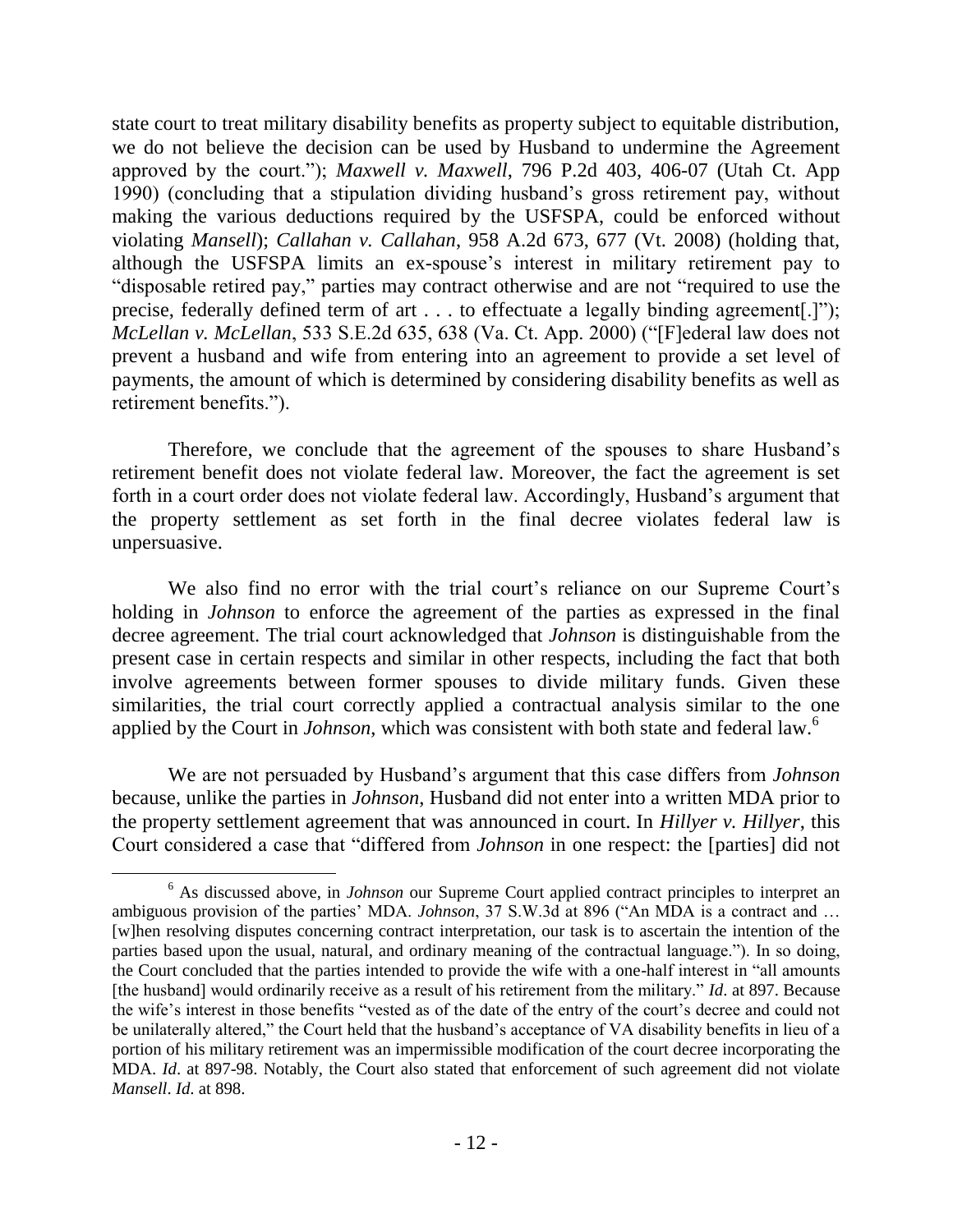have an MDA." *Hillyer*, 59 S.W.3d at 122. In that case, we noted that the Supreme Court in *Johnson* relied on *In re Marriage of Gaddis* in reaching its conclusion, which involved a court ordered property division rather than an agreement of the parties. *Id.* (citing *In re Marriage of Gaddis*, 957 P.2d 1010 (Ariz. Ct. App. 1998)). We held that the fact that the parties did not have an MDA did not affect *Johnson*"s application. *Id*. Therefore, as in *Hillyer*, we conclude that the absence of a written MDA is irrelevant.

The parties agreed to award Wife one-half of Husband"s non-VA disability benefits, which was approved by the trial court as part of the property settlement agreement set forth in the Final Decree of Divorce. For the foregoing reasons, we conclude that the trial court did not abuse its discretion when it enforced the parties' agreement and denied Husband"s motion to set aside the final divorce decree.

# C. Rule 60 Relief Based on Mistake

Alternatively, Husband contends the trial court erred in denying his Rule 60 motion to set aside the divorce decree based on a mistake. He states that when he entered into the agreement, "with the advice of counsel," he mistakenly believed his military retirement was "owing to" Wife but that he has since learned that "because [his] retirement is one hundred percent based on disability, Federal law prohibits a spouse from claiming against a veteran"s disability based retirement."

To the extent Husband argues that he is entitled to relief because either he or his attorney did not know that federal law prohibited courts from treating some types of military retirement benefits as divisible marital property, his argument must fail. This argument is not an argument that Husband was mistaken regarding the operative facts of this case. Instead, it is an argument that Husband was ignorant of or mistaken about the application of the law to those facts, and a mistake of law is not a ground for relief under Rule 60.02.

In *Spruce v. Spruce*, this court considered an appeal from a Rule 60.02 motion whereby the mother attempted to set aside a final judgment of divorce that incorporated the parties" agreement relating to the father"s child support obligations. *Spruce v. Spruce*, 2 S.W.3d 192, 194 (Tenn. Ct. App. 1998). In affirming the trial court"s denial of the mother's Rule 60.02 motion, we noted the following:

A mistake of law "occurs when a party knows the facts of the case but is ignorant of the legal consequences."" *Haas v. Haas*, C/A No. 02A01-9709- CV-00241, 1998 WL 599529, \*4 (Tenn. App. W.S., filed September 11, 1998).

The Supreme Court has opined that if "ignorance of the law is a proper ground for relief under Rule 60.02 . . . , it is hard to conceive how any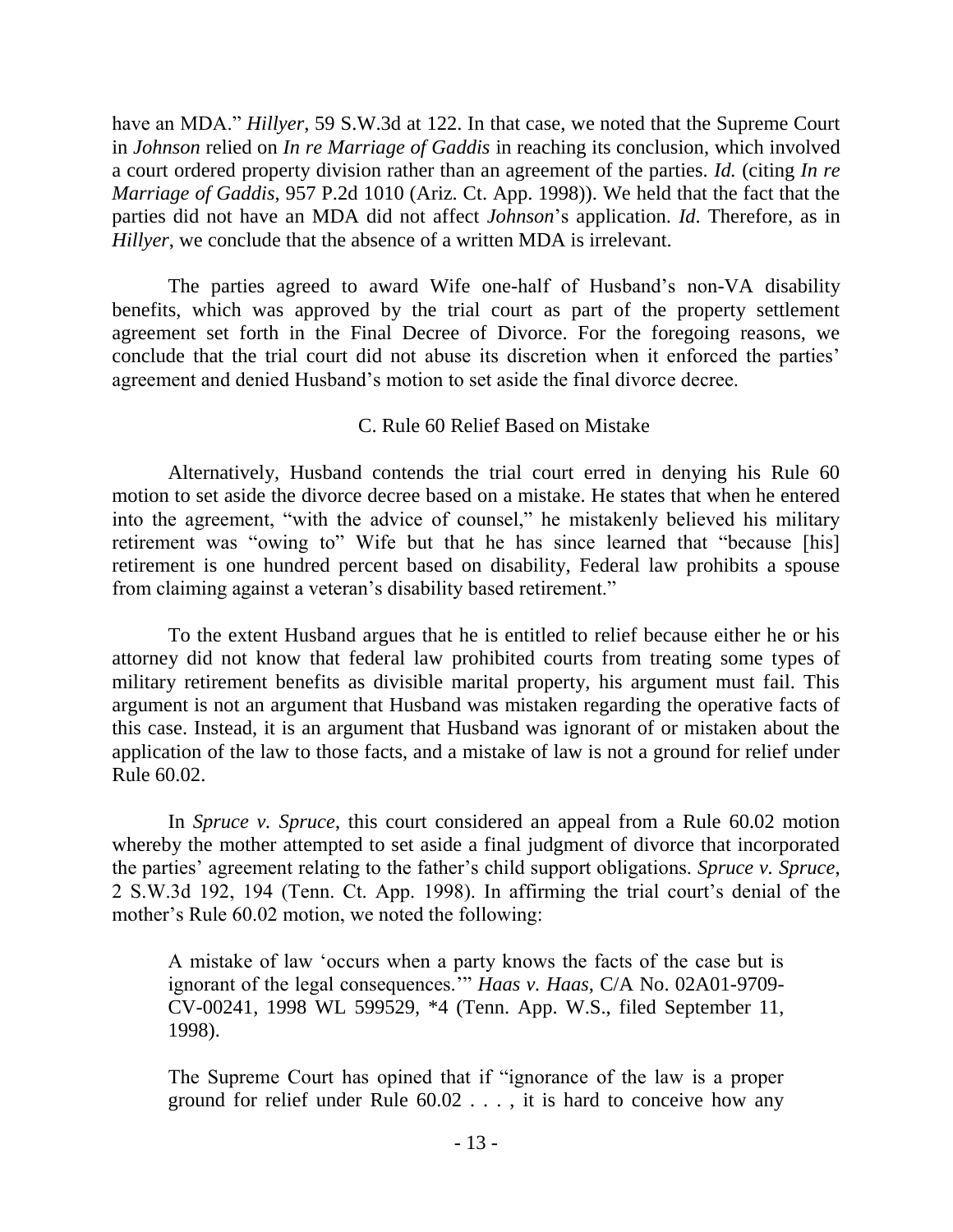judgment could be safe from assault on that ground." *Food Lion, Inc. v. Washington County Beer Bd.*, 700 S.W.2d 893, 896 (Tenn. 1985). In fact, the cases clearly hold that a mistake of law is not a basis for Rule 60.02 relief. *Metropolitan Dev. & Hous. Agency v. Hill*, 518 S.W.2d 754, 768 (Tenn. App. 1974).

# *Spruce*, 2 S.W.3d at 195.<sup>7</sup>

 $\overline{a}$ 

To the extent Husband argues that he is entitled to relief because he was mistaken about the fact that he was 100% disabled, his argument also fails. Parties who seek relief under Rule 60.02(1) have the burden of setting forth "in a motion or petition, or in affidavits in support thereof, facts explaining why [they were] justified in failing to avoid mistake, inadvertence, surprise, or neglect." *Hopkins v. Hopkins*, 572 S.W.2d 639, 640 (Tenn. 1978); *see Haas*, 1998 WL 599529, at \*3. Parties fail to satisfy this standard when there is evidence that they could have discovered the error in question. *See In re Joeda J.*, 300 S.W.3d 710, 715 (Tenn. Ct. App. 2009) (holding that the father was not entitled to relief under Rule 60.02(1) because either he or his attorney "could have ascertained the date upon which the final judgment actually was entered . . . .").

Here, Husband has not carried this burden. Although both the motion he filed in the trial court and his brief on appeal allege that a mistake of fact occurred, neither document explains why Husband was justified in failing to avoid this mistake. *See Hopkins*, 572 S.W.2d at 640. Instead, the record contains a form from the U.S. Army Physical Disability Agency bearing Husband"s address and stating that Husband had been removed from the Temporary Disability Retired List because he had 100% permanent disability on September 14, 2009. Thus, the fact that the Army had given Husband a permanent disability rating of 100% was not new or surprising. Accordingly, he failed to satisfy the standard necessary to obtain relief under Rule 60.02(1), and the trial court did not abuse its discretion in denying his motion.

#### IV. FRIVOLOUS APPEAL

Wife argues that Husband's appeal should be deemed frivolous. She contends that Husband caused unnecessary delay in this matter, has failed to adhere to the Tennessee Rules of Appellate Procedure, and has submitted inadequate briefs on appeal.

<sup>7</sup> In *Spruce*, the mother"s motion was based on subsections (4) and (5) of Rule 60.02. *Spruce*, S.W.3d at 195. However, *Haas v. Haas* reached a similar conclusion with regard to a motion based on subsection (1) of Rule 60.02. *Haas*, 1998 WL 599529, at \*4 ("From the record, it is evident that Father was aware of the facts of the case, but was ignorant of the law. This is not the type of mistake that Tenn. R. C. P. 60.02 is designed to correct."). Thus, in this case, the specific subsection of Rule 60.02 under which Husband's motion falls is not legally significant.